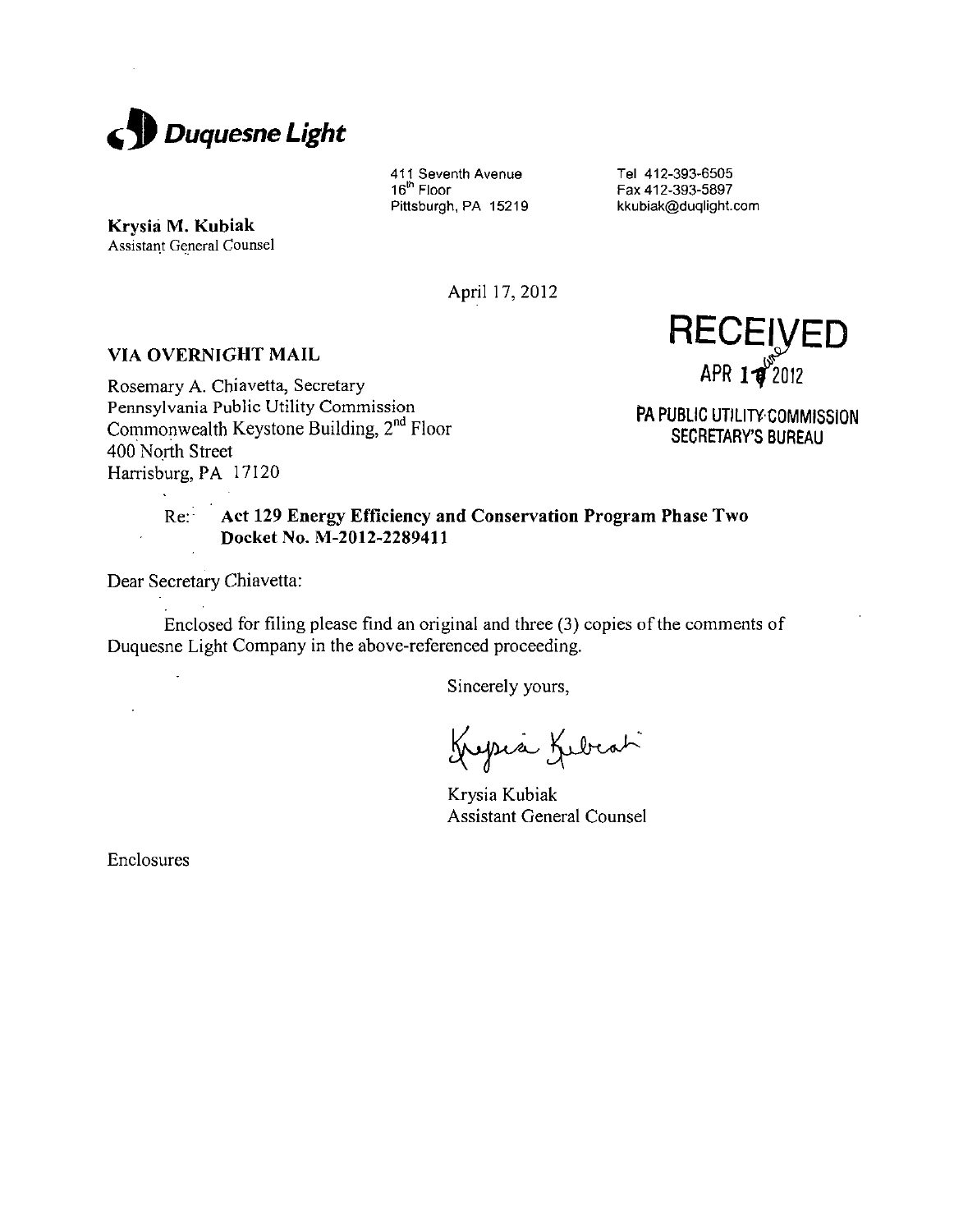# **BEFORE THE APR 197 2012** PENNSYLVANIA PUBLIC UTILITY COMMISSION <sub>na public utu itv commission</sub>

Act 129 Energy Efficiency and **:** SECRETARY'S BUREAU Conservation Program Phase Two : Docket No. M-2012-2289411

# **DUQUESNE LIGHT COMPANY EE&C PLAN PHASE TWO COMMENTS**

## **I. INTRODUCTION**

On March 1, 2012, the Pennsylvania Public Utility Commission ("Commission") issued a Secretarial Letter pursuant to Act 129 of 2008 ("Act 129"), P.L. 1592, 66 Pa. C.S. §§ 2806.1 and 2806.2. By its Secretarial Letter, the Commission stated that Act 129 requires that the Commission evaluate the costs and benefits of the Energy Efficiency & Conservation ("EE&C") programs currently being operated by Pennsylvania's electric distribution companies ("EDCs") by November 31, 2013. In addition, the Commission stated that Act 129 directs that the Commission must set new incremental consumption and peak demand reductions, if the Commission determines that the EE&C program benefits exceed the costs ("Phase Two"). 66 Pa. C.S. §§ 2806.1(c) and (d). Therefore, by its Secretarial Letter, the Commission initiated its required evaluation.

In addition, the Commission's Secretarial Letter stated that advance planning and input from interested parties would serve to assist it in coordinating the transition to the possible second phase of EE&C programs. To that end, the Commission requested comments on a number of topics required to design and implement future EE&C programs including, (1) planning timeline; (2) determining the length of second EE&C Programs; (3) including demand response curtailment ("DR") programs; (4) aligning EDC targets and funding using dollars per MWh of expected reductions; (5) including a reduction target carve-out for the governmental,

# **RECEIVED**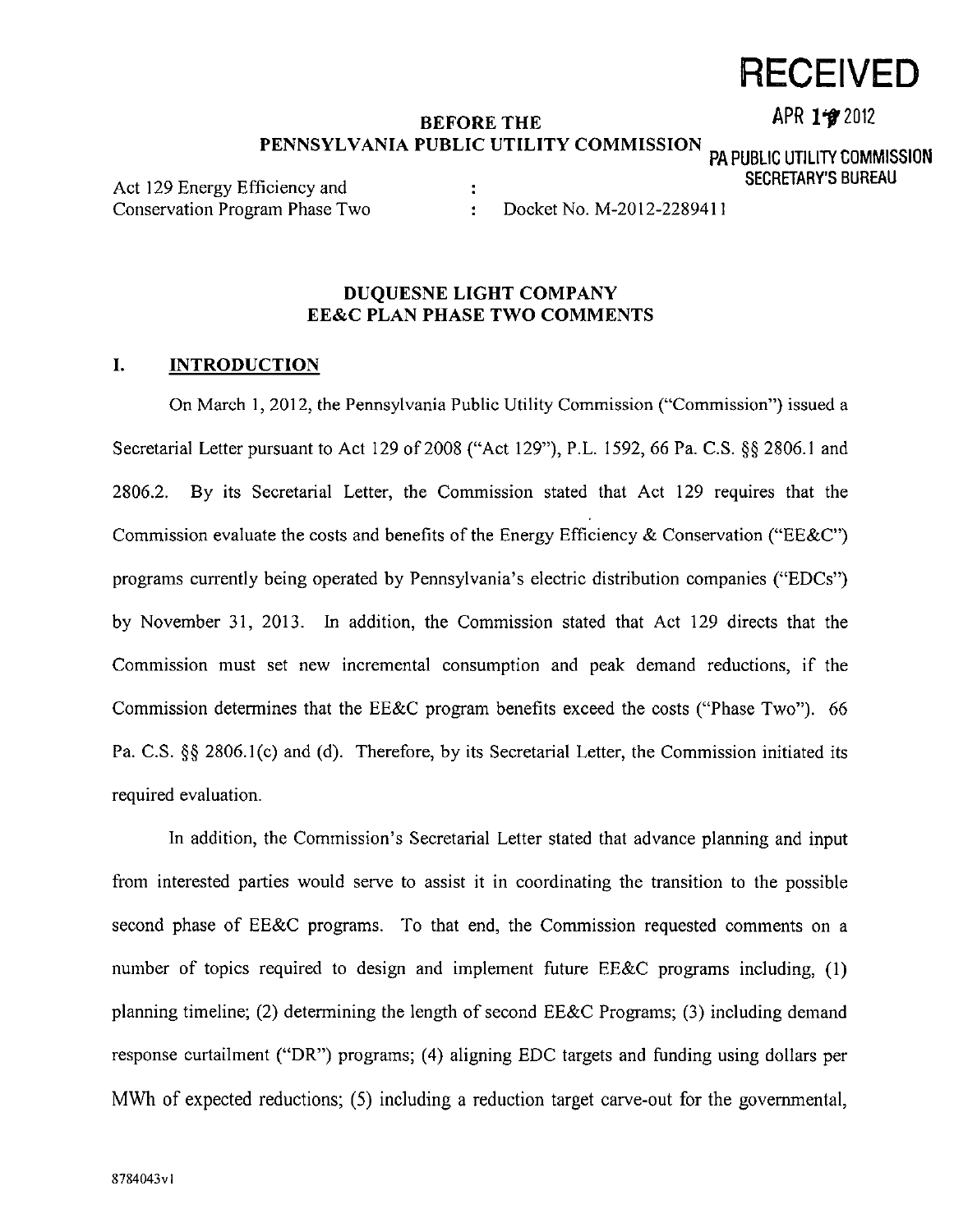**educational and non-profit sector; (6) including a low-income sector carve-out; (7) addressing various transition issues; and (8) addressing other Act 129 design issues. Duquesne Light Company ("Duquesne Light" or the "Company") offers the following Comments to the Commission's March 1, 2012 Secretarial Letter.** 

#### **II. BACKGROUND**

Duquesne Light is a public utility and an electric distribution company ("EDC") as defined in Sections 102 and 2803 of the Pennsylvania Public Utility Code, 66 Pa. C.S. §§ 102, 2803. Duquesne Light furnishes electric distribution and provider of last resort ("POLR") electric supply services to approximately 579,000 customers throughout its certificated service territory, which includes the City of Pittsburgh and the majority of Allegheny and Beaver Counties, Pennsylvania.

*On June 30, 2009, Duquesne Light filed its Energy Efficiency and Conservation Plan ("EE&C Plan") with the Commission, pursuant to Act 129 and various related Commission orders. The Commission approved Duquesne Light's EE&C Plan, with modifications, on October 27, 2009, in Petition of Duquesne Light Company for Approval of its Energy Efficiency and Consen'ation and Demand Response Plan, Docket No. M-2009-2093217 (Order Entered October 27, 2009) {"EE&C Order").<sup>1</sup>*

Duquesne Light's EE&C Plan includes a broad portfolio of energy efficiency, conservation practices and DR, as well as energy education initiatives. Duquesne Light's portfolio of programs is designed to provide customer benefits and to meet the energy saving and DR goals set forth in Act 129. The EE&C Plan includes a range of energy efficiency and DR programs that include every customer segment in Duquesne Light's service territory. These

<sup>&</sup>lt;sup>1</sup> The EE&C Plan was further revised by Petition of Duquesne Light Company for Approval of its Energy Efficiency and Conservation Plan, Docket No. M-2009-2093217 (Order Entered January 28, 2011).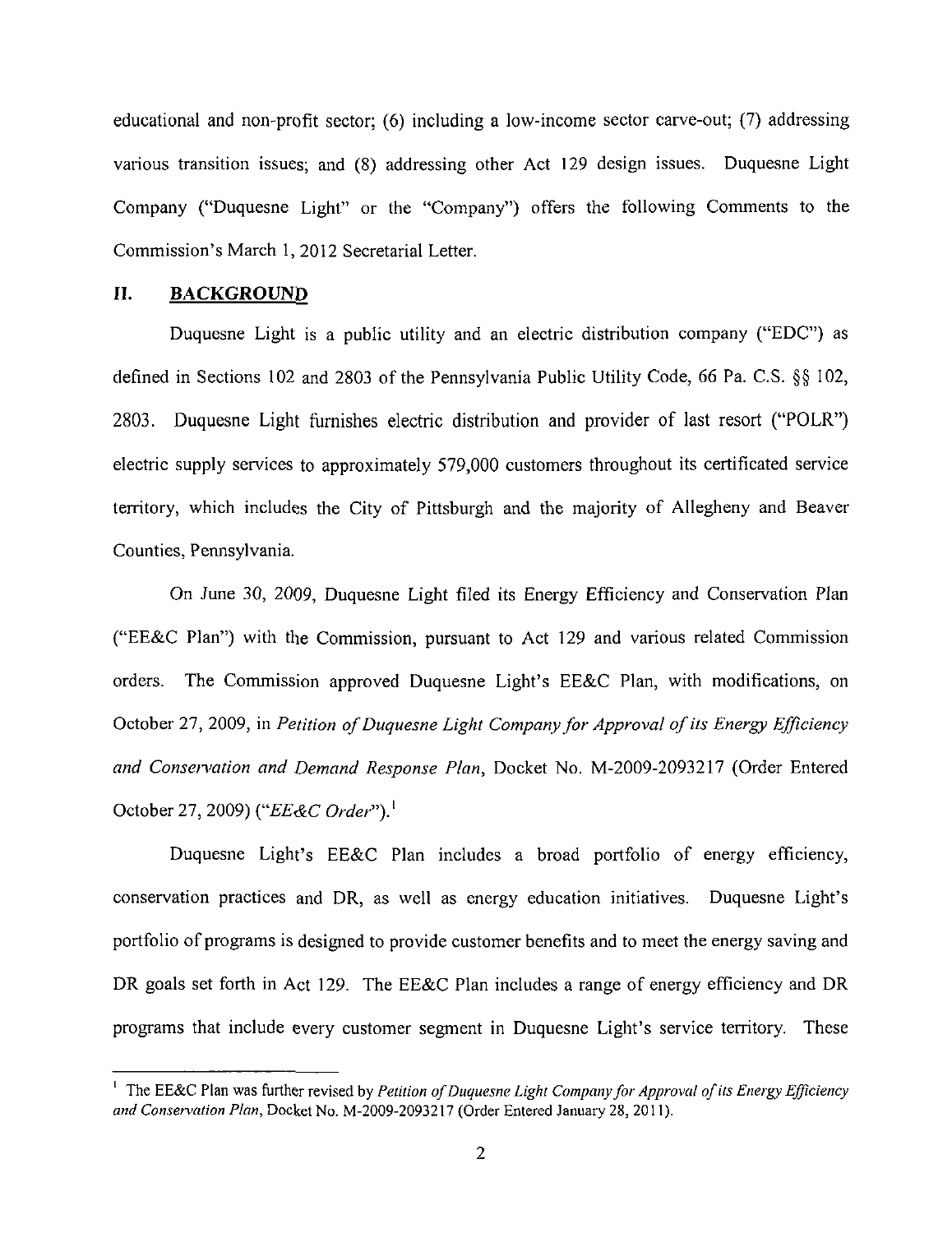programs are the key components of a comprehensive electric energy efficiency initiative designed to achieve the 422,565 megawatt hours ("MWh") of reduced energy consumption and 113 megawatts ("MW") of peak demand reductions required by Act 129.

Duquesne Light's portfolio of programs has made significant progress towards costeffectively meeting the Act 129 goals, experienced very high realization rates (ratio of verified to reported savings) with high customer satisfaction. This performance is indicative of the effective program designs, program ramp-up activities, and on-going program marketing and management. Indeed, Duquesne Light is on target to meet its May 31, 2013 consumption and peak demand reduction targets.

Duquesne Light has and continues to be an active supporter of the Act 129 EE&C programs and appreciates the opportunity to participate in this investigation. As an EDC operating an EE&C program, Duquesne Light believes that its comments will provide the Commission with a valuable perspective in its evaluation of Phase Two of the EDCs' EE&C programs.

# **III. COMMENTS ON THE ISSUES IDENTIFIED BY THE COMMISSION**

#### A. Planning Timeline

The Commission proposed the following planning timeline for its evaluation of the need for a second phase of EE&C programs and potential Phase Two filings:

| May 10, 2012     | Tentative Implementation Order |
|------------------|--------------------------------|
| June 25, 2012    | Tentative Order Comments       |
| July 6, 2012     | Tentative Order Reply Comments |
| August 2, 2012   | Final Implementation Order     |
| November 1, 2012 | EDCs files EE&C Plans          |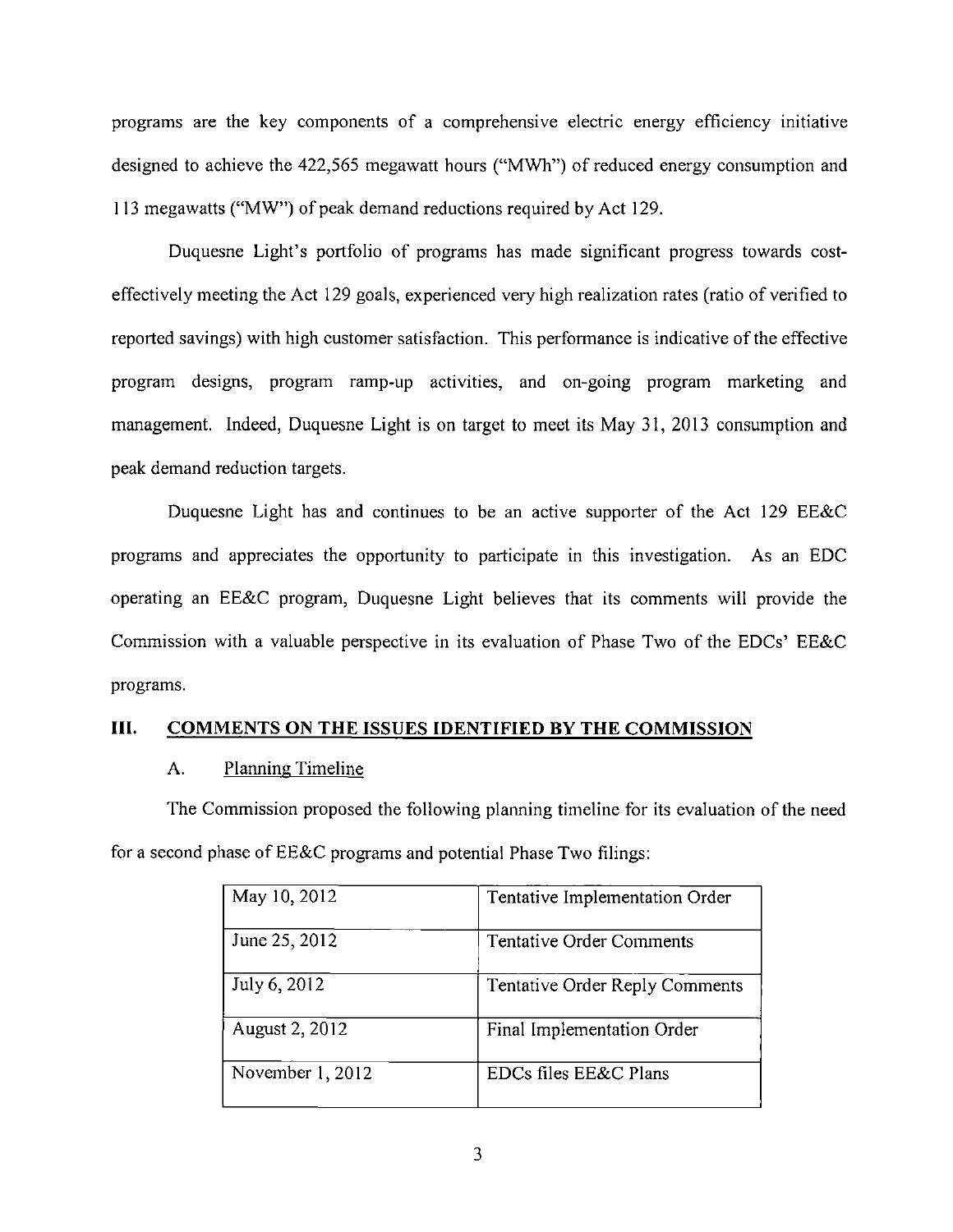| February 28, 2013 | Commission rules on EE&C Plans |
|-------------------|--------------------------------|
| June 1, 2013      | EE&C Plans begin               |

Duquesne Light does not object to the Commission's proposed timeline as it presents a workable schedule for evaluating and implementing Phase Two EDC EE&C Plans. However, Duquesne Light believes that the Commission could shorten the timeframe for filing comments to the Commission's Tentative Implementation Order. By reducing the number of days to file comments to the Tentative Order, the Commission could advance the dates for filing reply comments and potentially the date by which the Commission could adopt its Final Implementation Order. If the Commission is able to adopt a Final Implementation Order in July, rather than in August, EDCs would have additional time to prepare their Phase Two EE&C Plans. In addition, an earlier release of the Commission's Final Implementation Order will provide EDCs with additional time to solicit input from interested stakeholders.

In addition, Duquesne Light believes that the Commission should address the timing for the release of the 2013 Technical Resource Cost test ("TRC"), and the 2013 Technical Reference Manual ("TRM"). Specifically, Duquesne Light recommends that the Commission coordinate the release of its Final Implementation Order with the 2013 TRC and 2013 TRM. Such coordination will enable the EDCs to have important information, including deemed savings for specific measures and how to evaluate cost effectiveness. This information is critical to planning and implementing the Phase Two EE&C Plans. Therefore, Duquesne Light recommends that the Commission issue its 2013 TRC and the 2013 TRM simultaneously with the Phase Two Final Implementation Order.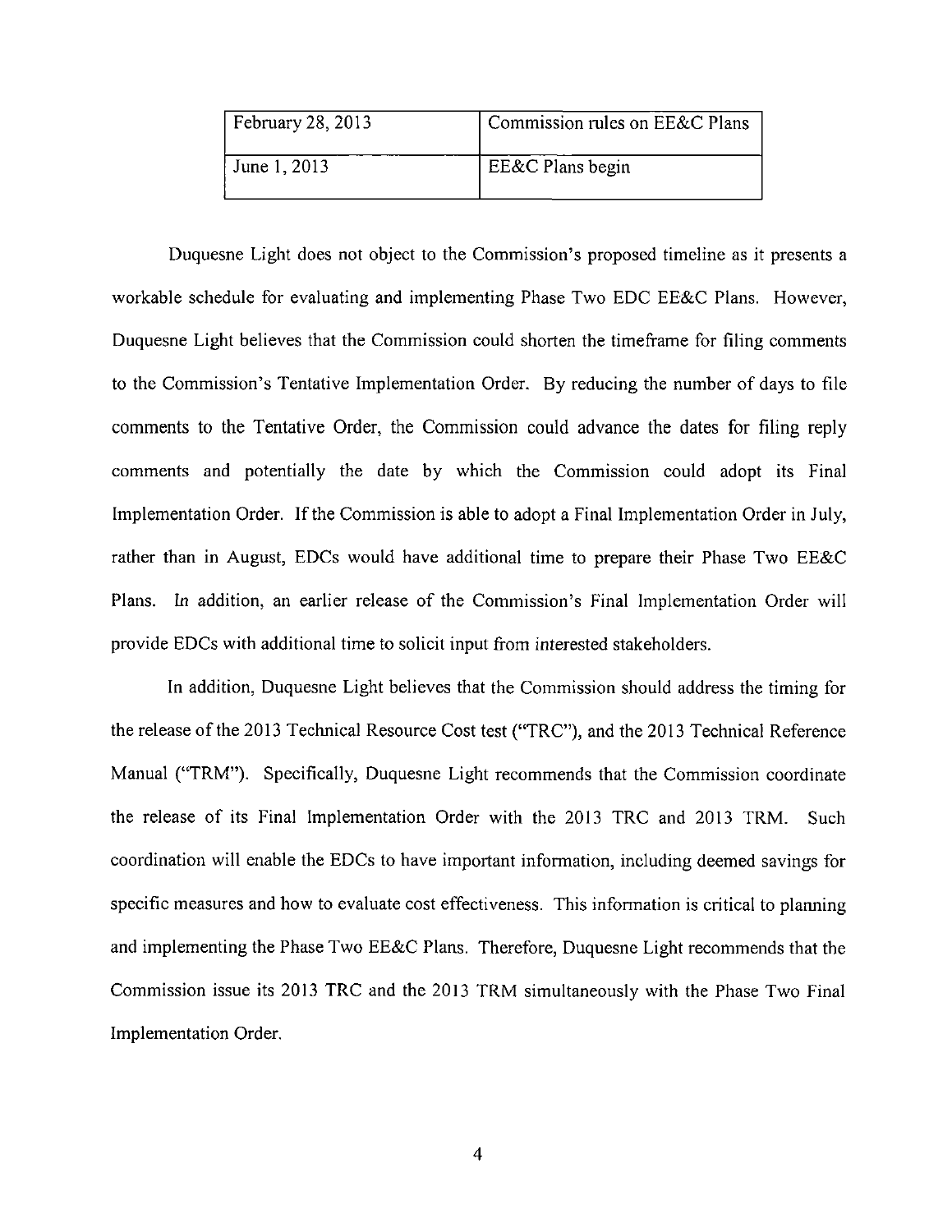Further, Duquesne Light recommends that the Commission address both the timing and the applicability of future revisions to the 2013 TRM during the course of this proceeding. The addition of new measures to the Commission's TRM is valuable to both EDCs and consumers, as it provides new programs and measures for achieving additional savings. However, once an EDC's EE&C Plan is approved, revisions to previously approved TRM deemed savings values may negatively impact an EDC's Commission-approved EE&C Plan by reducing estimates for projected savings to be achieved by existing measures. A mid-course reduction to the deemed savings for a measure in an EDC's Commission-approved Phase Two EE&C Plan may jeopardize the EDC's ability to meet the reduction targets set by the Commission.

#### B. Length of Second EE&C Program

In its Secretarial Letter, the Commission requested comment on whether the Phase Two EE&C Plans should be 3, 4 or 5 years in duration. Duquesne Light supports a 4-year program for several reasons. First, a 4 year program is consistent with the duration of the EDCs' Phase One EE&C Plans. Second, a 4 year program provides sufficient time for EDCs to efficiently respond to the evolving energy efficiency market place. Specifically, EDCs must continuously evaluate and update EE&C Plan forecasts, react to consumer responses to offered energy efficiency measures, and adapt to changing Federal legislation and regulations impacting minimum efficiency standards. The need for the EDCs to react to these changes must be done within in the approved budgets for the Commission-approved EE&C Plans and to ensure compliance with reduction targets approved by the Commission. EE&C programs that are shorter than 4 years will inhibit the EDCs' ability to respond to the changing energy efficiency market place. Third, a shorter EE&C Plan period could limit an EDC's ability to modify, if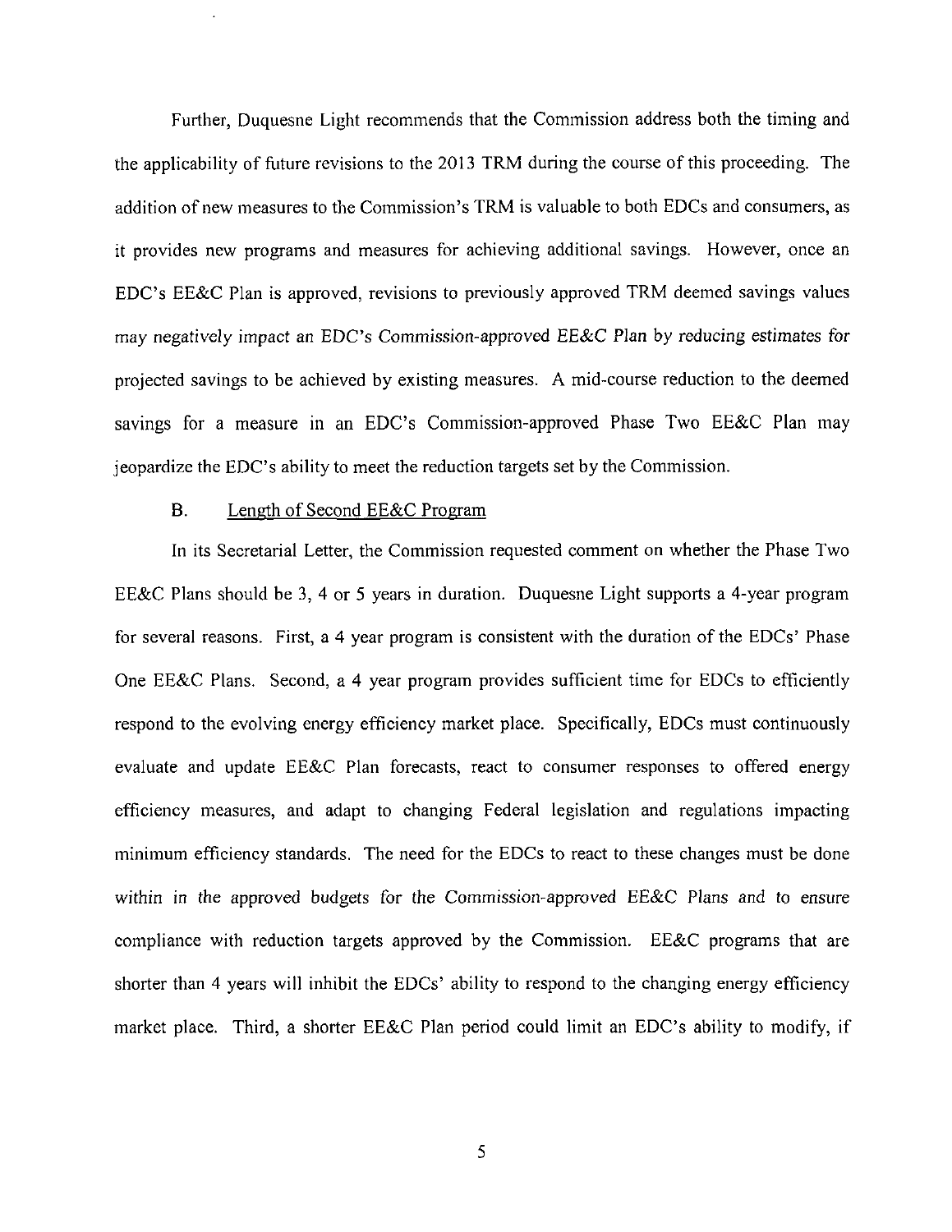necessary, its plan once approved by the Commission in time to produce meaningful effects on required reductions.<sup>2</sup>

#### C. Inclusion of a Demand Response Curtailment Program

As noted by the Commission in its Secretarial Letter, the EDC's current DR program(s) are slated to be implemented this summer. Therefore, the Commission is not yet in position to determine whether the EDC's DR programs can be implemented in a cost-effective manner. Indeed, the Commission's Statewide Evaluator's ("SWE") analysis of the current EDC DR programs is not expected until November 2012. Therefore, neither the Commission nor the EDCs will likely be in a position to evaluate the cost effectiveness of the DR programs until after the EDCs file their Phase Two EE&C Plans.

Duquesne Light recommends that DR programs should not be included in EDC Phase Two EE&C Plans. Instead, DR programs are more appropriately left to the competitive, marketbased DR programs operated by PJM. Duquesne Light believes that EDC DR programs are duplicative with competitive market products, such as PJM's DR programs provided by curtailment service providers. Duquesne Light recommends that EDC DR programs should not compete against the existing competitive market DR programs.

As noted above, the Commission's SWE will study the results of current EDC DR programs after these programs are completed in September 2012. The SWE will then recommend to the Commission whether the current or future DR programs can be implemented cost-effectively. Duquesne Light recommends that the determination as to the cost effectiveness consider the existing PJM programs and what incremental savings are achieved from EDC DR

<sup>&</sup>lt;sup>2</sup> At present the Commission requires EDCs to seek prior Commission approval to implement all changes to its EE&C Plan. The timing to receive Commission approval is contingent upon that nature of the proposed modifications and stakeholder response to the proposed changes. A shorter EE&C Plan could impair an EDC's ability to modify its EE&C Plan and to implement these changes.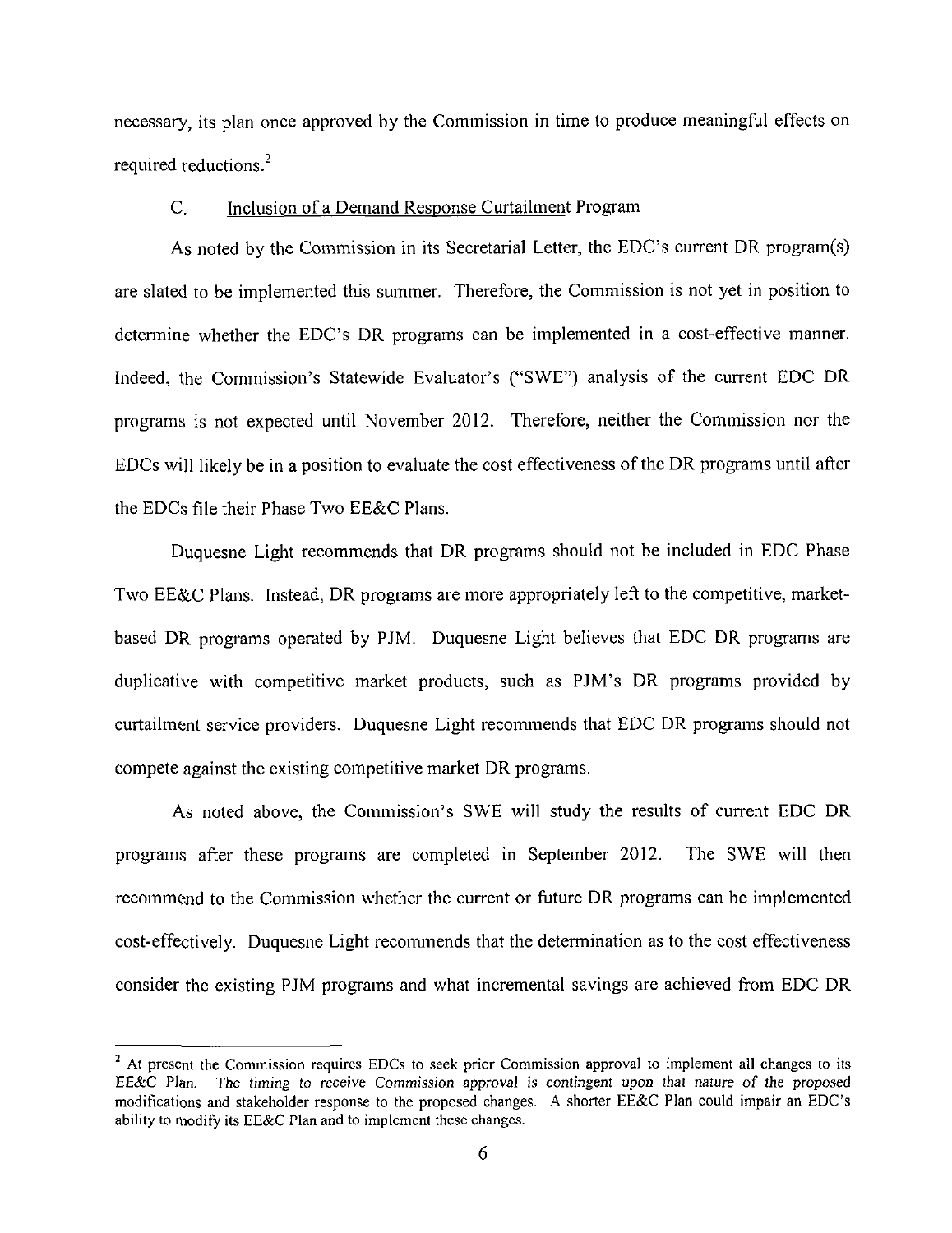programs. If the SWE determines that EDC DR programs are not cost effective, then such programs should not be included in EDC EE&C Plans.

However, if the Commission determines to set peak demand reduction targets, Duquesne Light recommends that the Commission eliminate the "100 hours of highest demand" requirement in place for EDC's current EE&C Plans and identify "an alternative reduction" as permitted by Act 129. 66 Pa. C.S. § 2806.1(d)(1). Presently, EDCs have established DR programs based upon the "100 hours of highest demand" to meet their demand reduction targets but are unable to forecast which hours in the summer of 2012 will be the "100 hours of highest demand" until after the summer has concluded. For example, the temperature for June  $15<sup>th</sup>$  is predicted to be 81 degrees. In a typical summer, this would not fall within Duquesne Light's typical 100 hours of highest demand. The EDC must decide whether that will be an event or not. If it is an unusually mild summer and the EDC failed to designate June  $15<sup>th</sup>$  as an event, the EDC would have missed the opportunity to register an event that would be within the 100 hours. However, if it is unexpectedly warm that summer, then that decision would have been the correct one. In essence the EDC is being called upon to make predictions about the weather. Therefore, during the summer of 2012, EDCs may call and pay for customer demand reductions in hours that fall outside the "100 hours of highest demand." However, despite incurring these costs, any savings achieved outside the top 100 hours cannot be used by an EDC to meet its Act 129 peak load reduction target.

# D. Aligning EDC Targets and Funding Using Dollars per MWh of Expected Reductions

Act 129 restricts the total cost of any EDC plan to no more than 2% of the EDC's 2006 total annual revenue. 66 Pa.C.S. §2806.1(g). In addition, the current EE&C Plans were established to achieve the uniform state-wide percentage reduction targets to be achieved under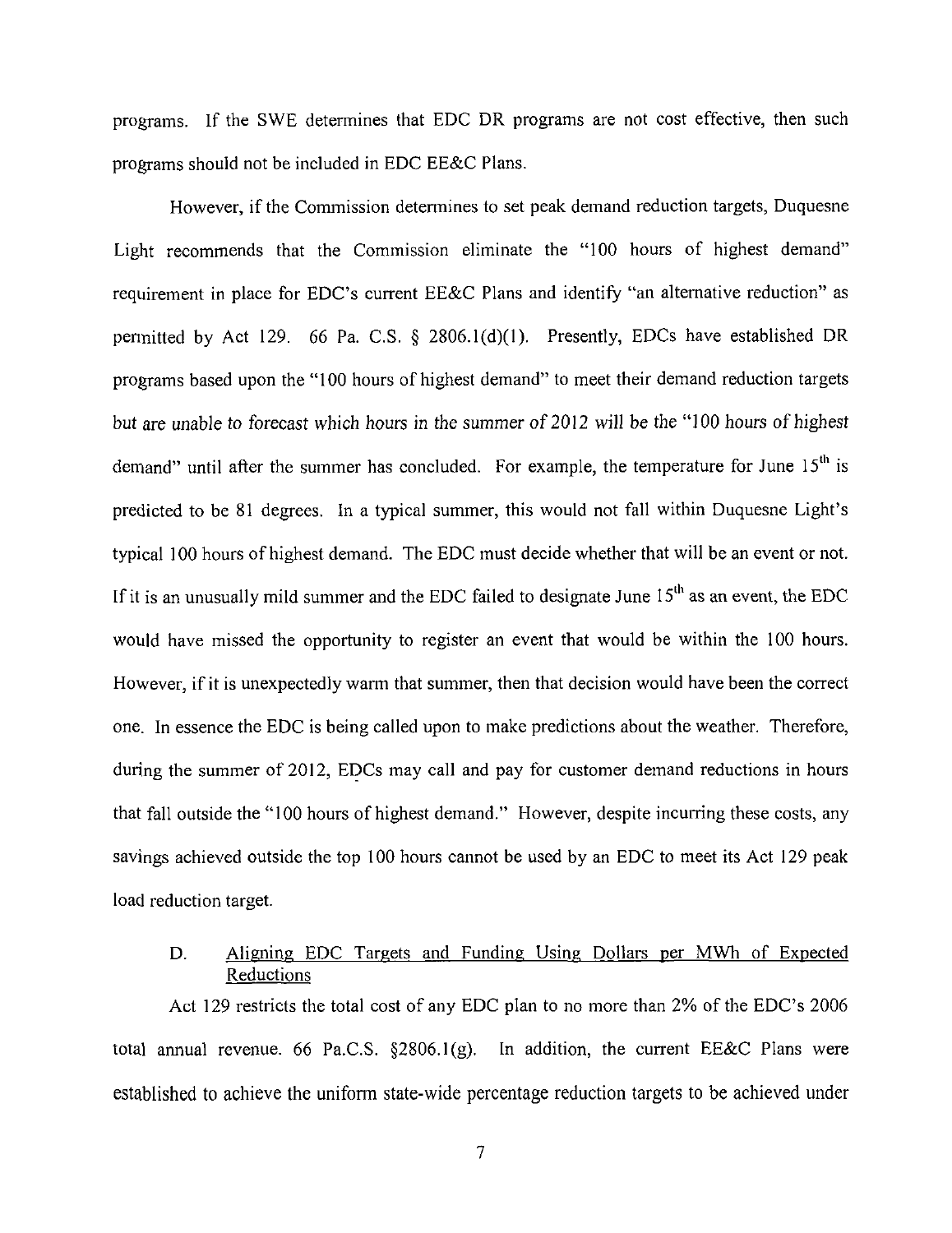that 2% revenue cap. 66 Pa.C.S. §2806.1(c) and (d). Due to the varying funding levels for each of the Pennsylvania EDCs, some EDCs have significantly more dollars to expend to achieve the per megawatt hours (MWh) of expected reductions than others. The Commission has requested comments on whether the Commission should address this funding imbalance in the Phase Two EE&C Plans.

Duquesne Light supports the Commission setting individual EDC reduction targets to be consistent with the amount of funding available under each EDC's 2% revenue cap. As noted in the Commission's Secretarial Letter, the SWE is scheduled to release the Pennsylvania Electricity Market Potential Study results in May 2012. The SWE's Market Potential Study will provide each EDC with specific information on the market potential for energy efficiency measures and programs for its service territory. This information will then be used to estimate the potential savings for each EDC that can be achieved in Phase Two under each EDC's  $2\%$ revenue cap.<sup>3</sup> This approach is appropriate as each EDC's targets will be based upon the SWE's Market Potential Study and takes into consideration the different energy efficiency opportunities that exist in each EDC service territory.

# E. Inclusion of a Reduction Target Carve-Out for the Government, Educational and Non-Profit Sector

Consistent with Act 129, presently each EDC's EE&C Plan has been established to obtain at least 10% of the required reductions in consumption from units of Federal, State and local government, including municipalities, school districts, institutions of higher education and non-profit entities. 66 Pa. C.S. § 2806.1(b)(1)(i)(B). In its Secretarial Letter, the Commission

 $3$  Duquesne Light's 2% revenue cap for its Phase One EE&C Plan includes its 2006 total annual revenues and the 2006 generation revenues collected by Duquesne Light for electric generation suppliers using consolidated billing. Energy Efficiency and Consen'ation Program Implementation Order, Docket No. M-2008-2069887, entered on January 16, 2009 ("Implementation Order"), Reconsideration Order entered May 2, 2009. If the Commission sets individual EDC targets based upon the SWE's Market Potential Study, Duquesne Light's Phase Two EE&C Plan budget could be set a level below its Phase One 2% revenue cap.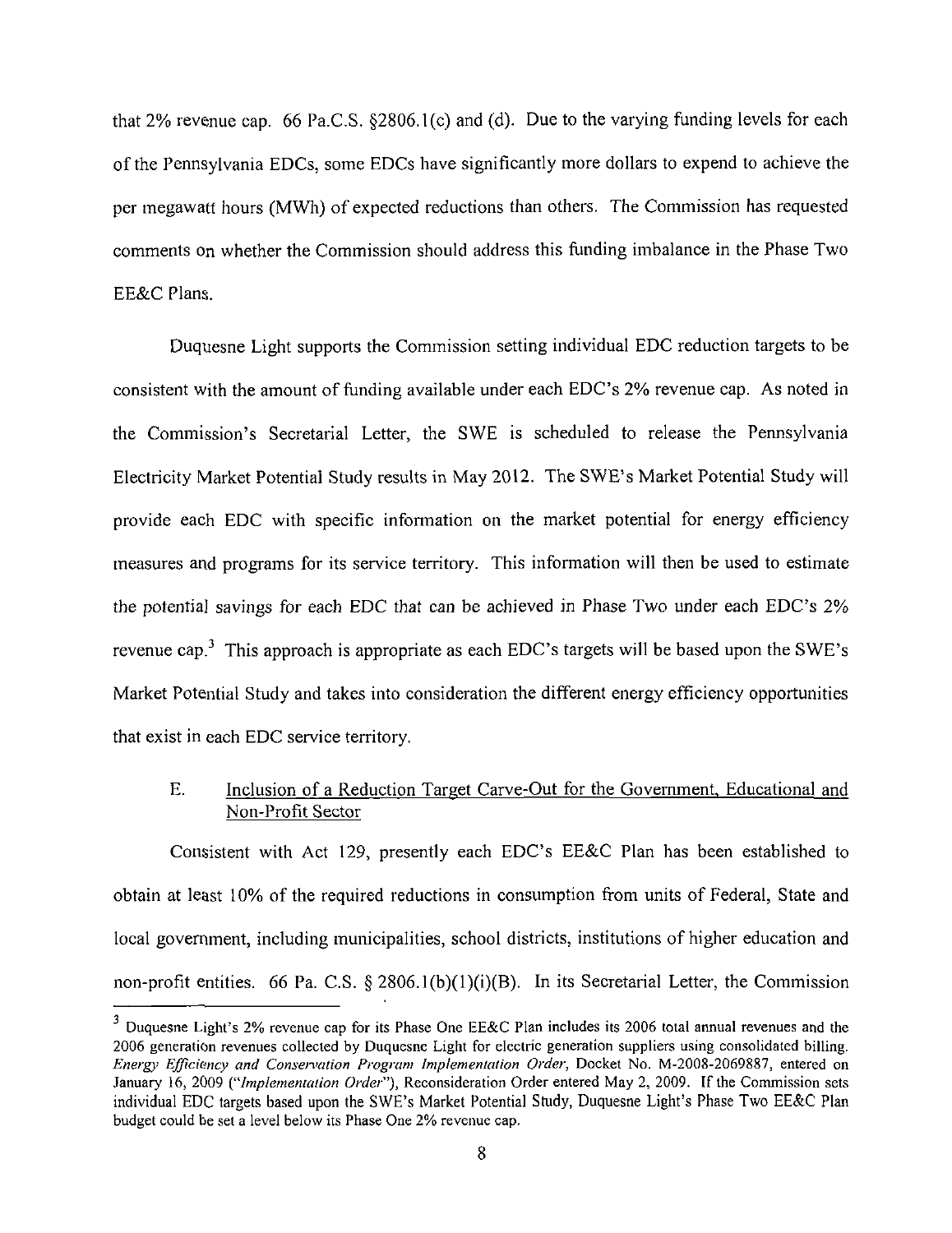identified potential alternatives to the existing carve-out for the government, educational and non-profit sector including, increasing or decreasing the 10% requirement, eliminating the 10% savings requirement for the sector and replacing it with a minimum budget requirement for the sector, and setting the sector carve-out based upon the energy saving potential in each EDC's service territory. In addition, the Commission requested comments on the potential for developing EDC on-bill financing programs to assist customers in this sector.

Duquesne Light supports the existing 10% carve-out for the government, educational and non-profit sector and believes that it should remain in place. However, Duquesne Light is opposed to EDC on-bill financing programs.

Section  $2806.1(b)(1)(i)(B)$  of Act 129 provides that, "[a] minimum of 10% of the required reductions in consumption...be obtained from units of the Federal, State and local government, including municipalities, school districts, institutions of higher education and nonprofit entities." 66 Pa. C.S. 2806.1(b)(1)(i)(B). It is Duquesne Light's position that the existing 10% carve-out for the government, educational and non-profit sector is consistent with the statutory requirement. Moreover, Duquesne Light's programs for this sector are working well for both Duquesne Light and its customers. Duquesne Light has designed programs to help these market segments, and these programs have had high levels of participation. In addition, the Company has created a private-public partnership where all levels of government have participated. These programs have worked very well for our customers in our service territory.

Duquesne Light does not support requiring EDCs to establish and operate on-bill financing programs. It is Duquesne Light's position that companies that offer financing as part of their core business should provide these services, as these companies have the infrastructure and expertise to provide these services to customers. EDCs do not. Moreover, there are

9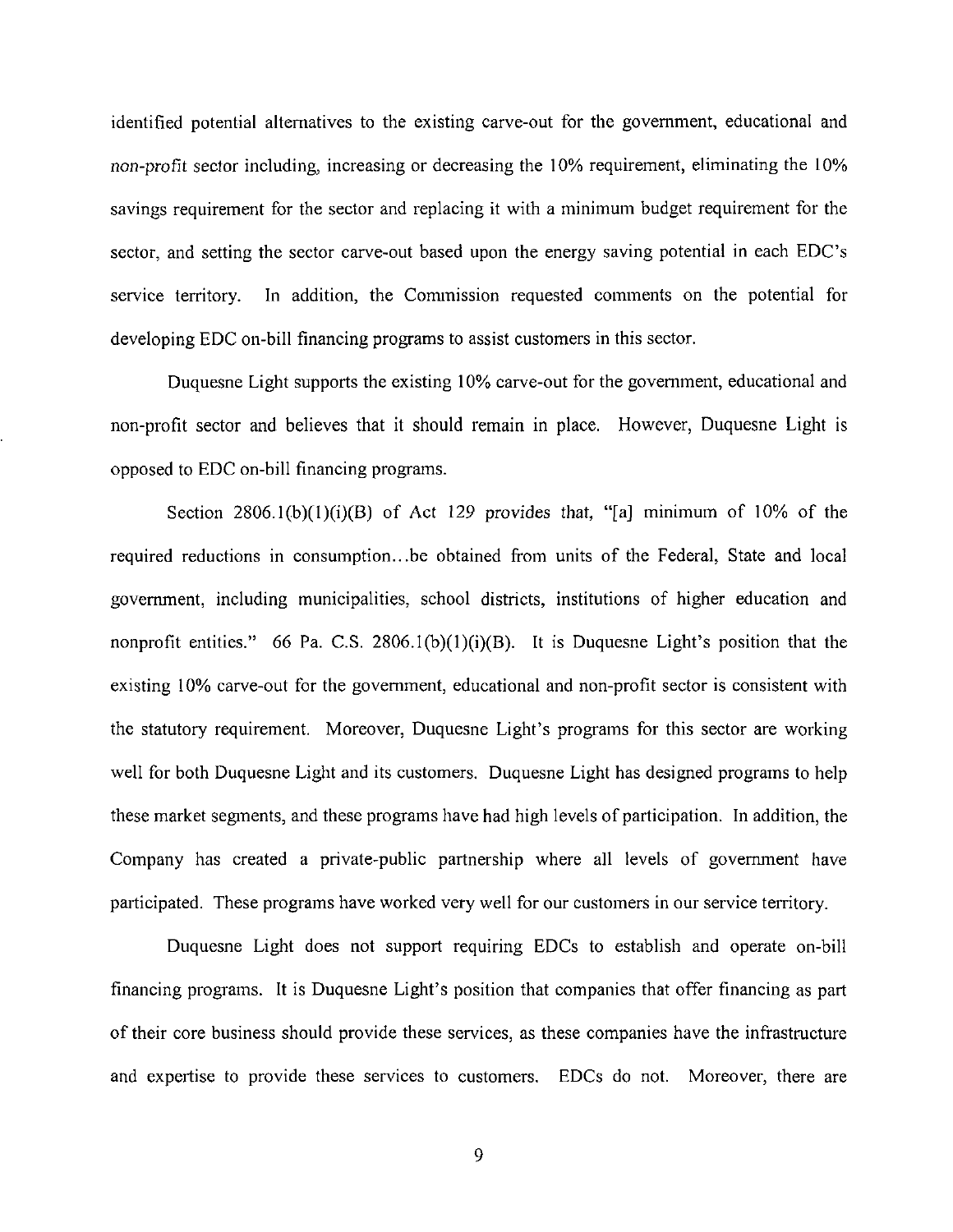numerous entities that presently offer these services including, sustainable energy funds, numerous Energy Services Companies, Keystone HELP, and banks. Duquesne Light does not want to compete with these entities. Further, implementing EDC on-bill financing would require that EDCs incur additional expenditures to implement and manage on-bill financing, especially given the complex credit, accounting, regulatory (utility and financial) issues involved.

Also, EDC EE&C Programs have been designed to encourage customer participation. To achieve this, EDCs have attempted to minimize both the cost and the complexity for customers. Requiring EDCs to offer on-bill financing would increase both the cost and the complexity of the EE&C Program. Finally, Duquesne Light is concerned that requiring EDCs to offer on-bill financing would alter the existing relationship with its customers. Currently, EDCs encourage customer participation via rebates and potential savings to be achieved. However, on-bill financing could result in the EDC and its ratepayers becoming the lender and assuming the risks and responsibilities associated with this role. For these reasons, Duquesne Light does not support EDC on-bill financing.

#### F. Inclusion of a Low-Income Sector Carve-Out

Presently, EDCs' Phase One EE&C Plans include specific energy efficiency measures for households at or below 150% of the Federal Poverty Income Guidelines in proportion to that sector's share of the total energy usage in the EDC's service territory. In its Secretarial Letter, the Commission requests comments as to whether: (1) the existing low income carve-out should be expanded to include low-income households at or below 250% of the Federal Poverty Income Guidelines; (2) the structure of the low-income carve-out should be set as a percentage of the overall EE&C Plan budget; and (3) the low-income carve-out would set as a designated percentage of energy savings to be achieved from this sector. For the reasons set forth below,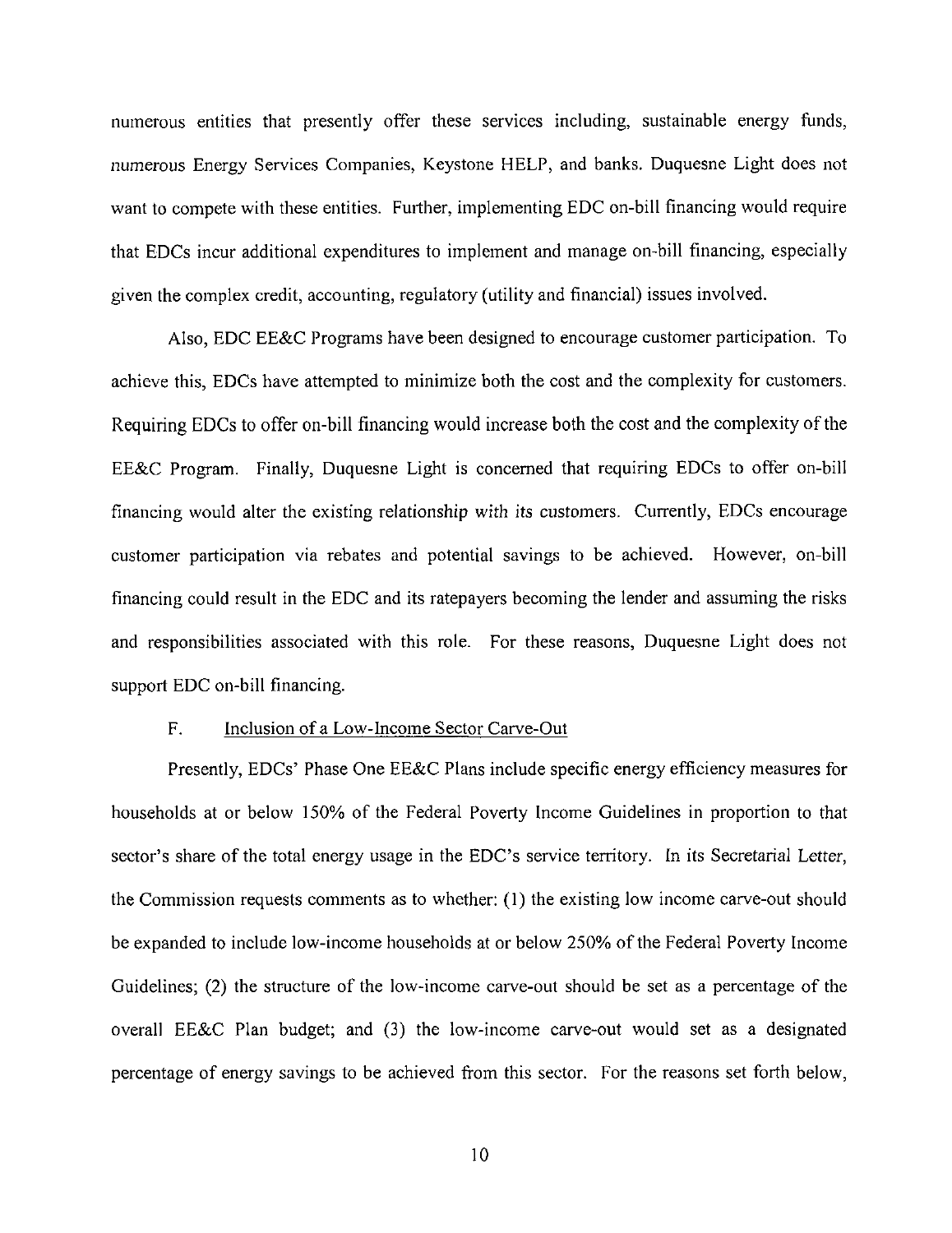Duquesne Light recommends that the Commission maintain the existing low-income carve out and that it continue to be based upon a "proportion of measures available."

Section  $2806.1(b)(1)(i)(G)$  of Act 129 provides that each EE&C Plan include specific energy efficiency measures for households at or below 150% of the Federal Poverty Income Guidelines in proportion to that sector's share of the total energy usage in the EDC's service territory. See 66 Pa.C.S.  $\S$  2806.1(b)(1)(i)(G). Therefore, the present low income carve-out for customers at or below 150% of Federal Poverty Income Guidelines and the "proportion of measures available" structure contained in the EDC's current  $EExC$  Plan is consistent with Act 129's statutory requirements. Moreover, Duquesne Light's current EE&C Plan is working well for its low-income customers and that this customer sector will benefit from continuing the program without the potential changes identified in the Commission's Secretarial Letter.

#### G. Transition Issues

In its Secretarial Letter, the Commission requested comments on whether: (1) an EDC that exceeds the consumption reduction targets in Phase One should receive a credit toward achieving its incremental target set in Phase Two and, if so, whether the EDC's Phase Two budget should be reduced to account for the portion of the target that it achieved in Phase One; (2) an EDC that has met its Phase One consumption reduction target but has remaining Phase One funds should continue operating its Phase One EE&C Plan until its Phase One funds are exhausted or immediately reconcile the remainder of its Phase One budget to ratepayers; and (3) the Commission should maintain the same baseline 2009-2010 energy year forecast and have the next percentage reduction targets be applied in addition to the Phase One percentage reduction targets.

Duquesne Light supports use of Phase One reductions in excess of Phase One targets as a credit toward achieving its incremental target in Phase Two. Such a credit would properly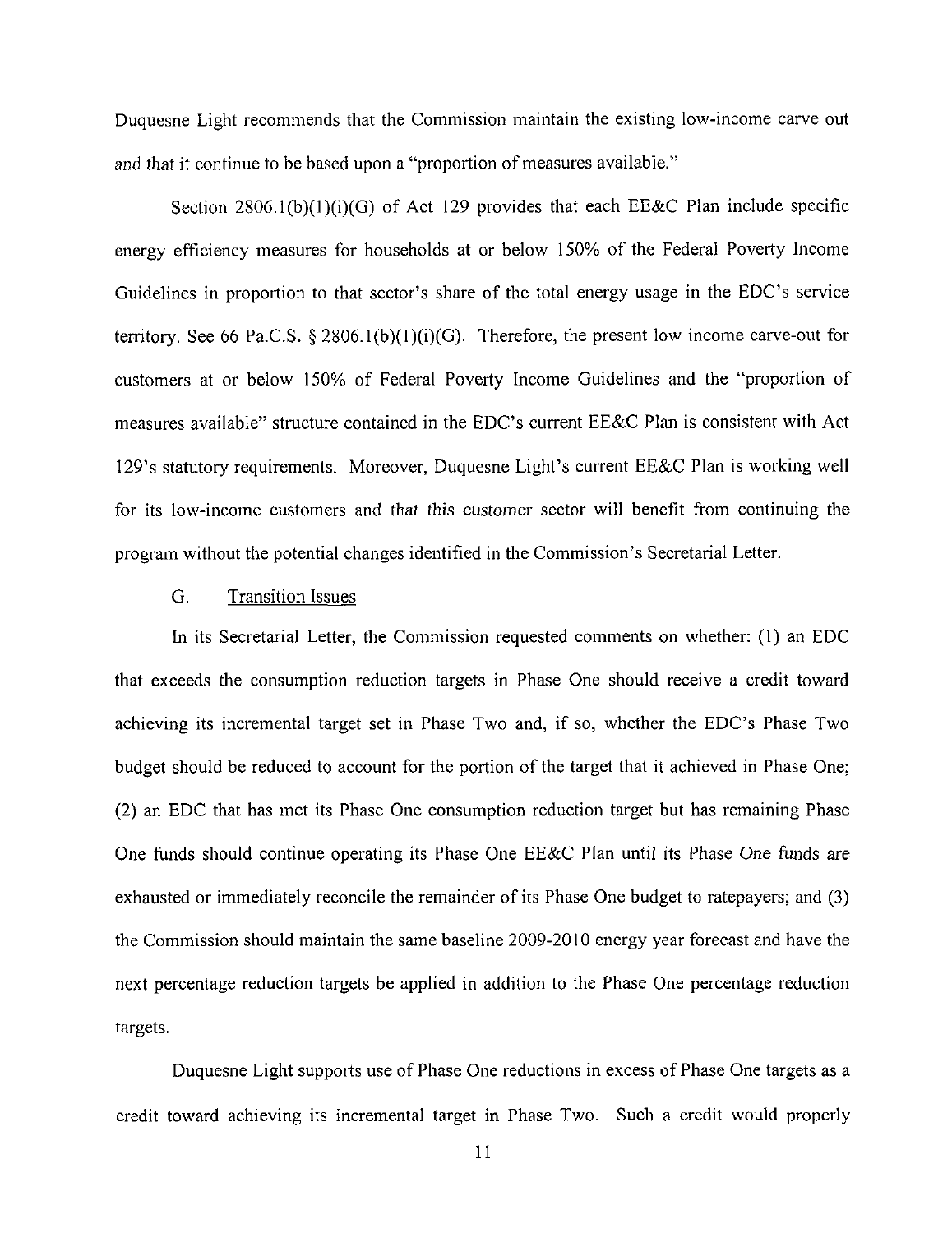recognize the costs expended by the EDC and recovered from customers to achieve these savings. In addition, Duquesne Light supports that each EDC should be permitted to use the full amount of funding available to it under the Act 129 limitation on costs. In addition, Duquesne Light recommends that if an EDC achieves its Phase One targets prior to May 31, 2013, that the EDC should be permitted to continue operating its EE&C Program and account for any additional savings and costs as part of the EDC's Phase Two EE&C Program. This would avoid EDC EE&C Programs from going dark, which would negatively impact an EDC's Phase Two compliance.

Duquesne Light recommends that the Commission establish a means to achieve a seamless transition from Phase One to Phase Two, That is, Duquesne Light does not support permitting the existing EDC EE&C Plans to "go dark." To permit the existing EE&C Plans to cease operating prior to the start of the Phase Two plans would result in the loss in customer interest in the existing EE&C Plan programs and measures, cause customer confusion and necessitate the EDCs incurring new start-up costs for its existing EE&C Plan programs and measures. Duquesne Light supports the Commission's use of the same baseline 2009-2010 energy year forecasts. Phase Two percentage reduction targets should be added to the Phase One percentage reduction targets.

#### H. Other Act 129 Program Design Issues

Under the current EDC EE&C Plans, program costs and revenues are reconciled without any interest collected or charged. The Commission has requested comments on whether Phase Two EE&C Plan should continue to reconcile costs without interest or to amend reconciliation procedures to charge or collect interest are requested. Duquesne Light recommends that the Commission not change the existing reconciliation process in place.

12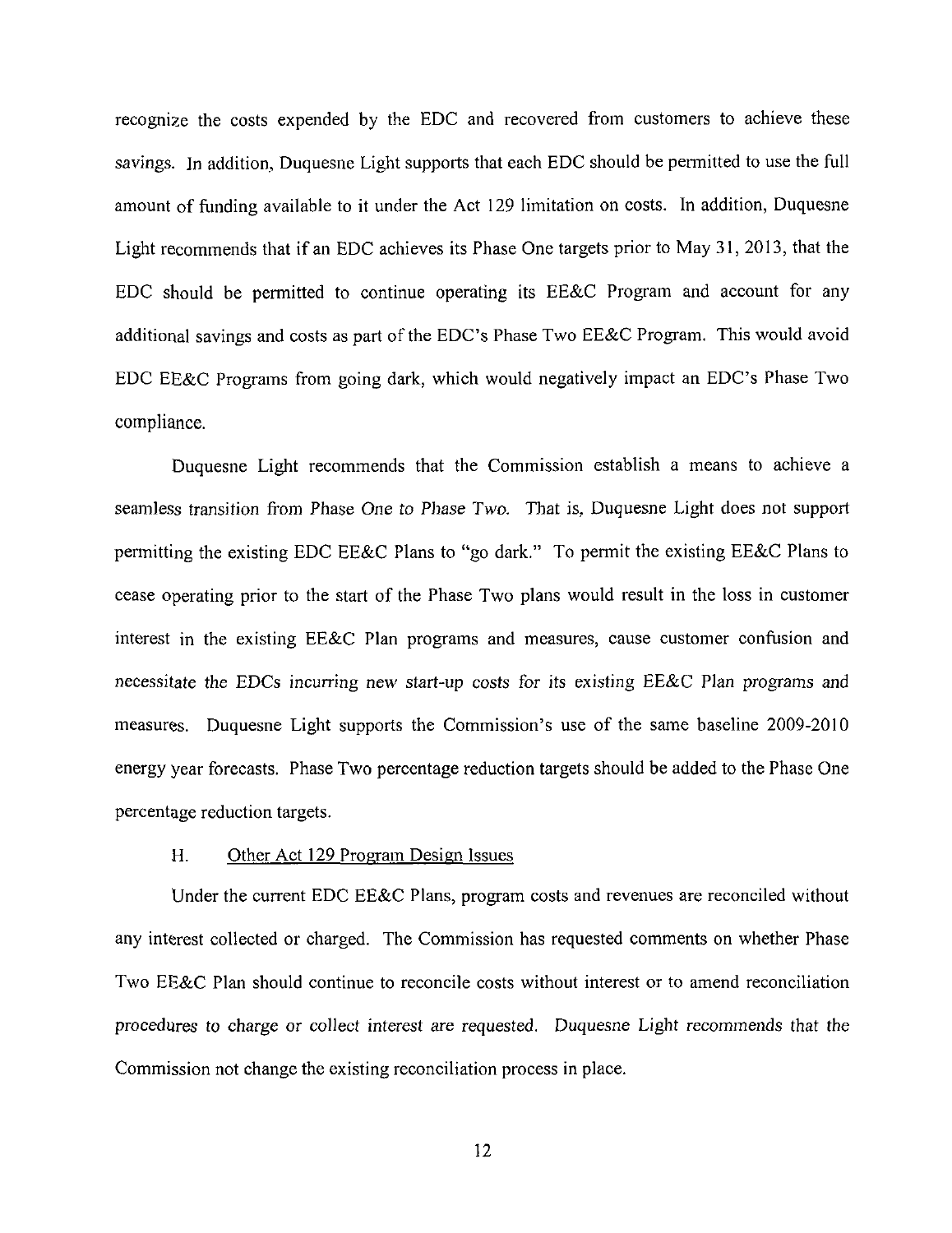In addition, the Commission invited comments on other issues not identified by the Commission. Duquesne Light recommends that the Commission permit EDCs, at its discretion, to continue their currently approved contracts with CSPs in its Phase Two EE&C Program because it may be beneficial to maintain established relationships with CSPs and existing systems, processes and control and requiring EDCs to engage new CSPs for Phase One programs/measures that will remain a part of Phase Two could be impractical. For the reasons set forth above, the Commission should permit an EDC to continue its currently approved contracts with CSPs in its Phase Two EE&C Program if the EDC chooses.

#### **IV. CONCLUSION**

For the reasons set forth above, Duquesne Light Company respectfully requests that the Commission take these Comments into consideration in preparing its Tentative Implementation Order.

Respectfully submitted,

Frederick Cechennille

Frederick J. Eichenmiller P. E. Director of External Affairs Duquesne Light Company 411 Seventh Avenue, 16th Floor Pittsburgh, PA 15219 Phone: (412)393-6220 E-Mail: feichenmiller@duqlight.com

David T. Fisfis Vice President, General Counsel and Corporate Secretary Duquesne Light Company 411 Seventh Avenue Pittsburgh, PA 15219 Phone: (412) 393-6924 E-Mail: DFisfis@duqlight.com

Krysia Kubiak Assistant General Counsel Duquesne Light Company 411 Seventh Avenue Pittsburgh, PA 15219 Phone: (412) 393-6505 E-Mail: KKubiak@duqlight.com

Date: April 17,2012 Attorneys for Duquesne Light Company